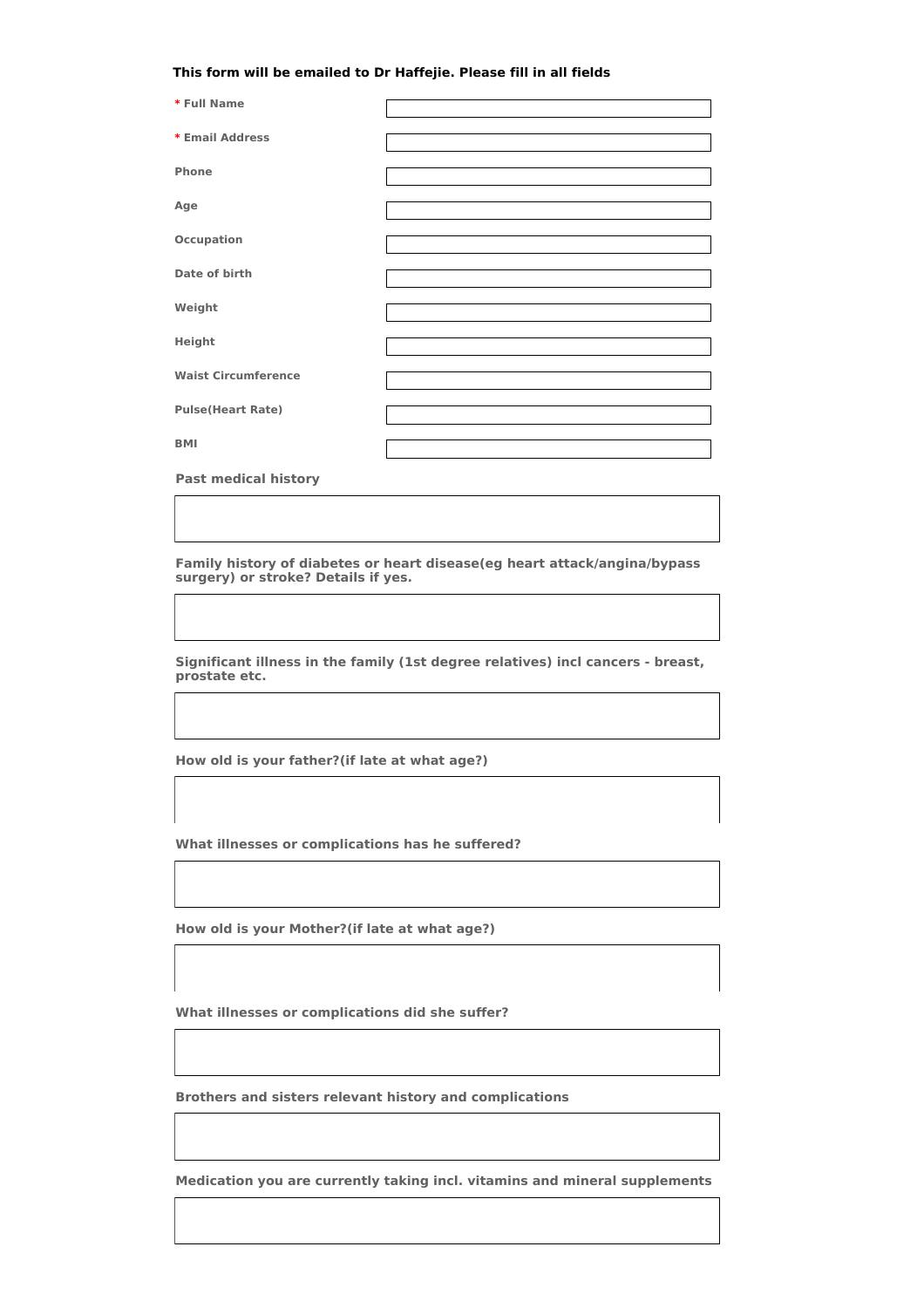**What problems are you experiencing at the moment(that you would like to get rid of?)**

**What are your main concerns regarding your health? Any immediate problems you need to address/get rid of?**

**How many hours do you sleep at night?**

**Can you stay up OFTEN till late at night eg. midnight without any problem?**

**What is the depth of your sleep?(is it very light, or quite deep i.e you could sleep through a cannon ball shot!)**

**Do you feel tired even after at least 8-10 hours of sleep, i.e adequate sleep does not seem to refresh/recharge you quickly?**

**How long does it take you to fall asleep at night?**

**How often do you wake up in the middle of the night or early hours of the morning?**

**How often do you pass urine at night?**

**When do you feel the best i.e most energetic? in the morning after you get up or in the evening after dinner?**

**What are your energy levels like when you wake up in the morning? Bad (Its a mission to get out of bed) Good (No problems getting going) Extremely good (Bouncing off the walls!)**

**What are your energy levels like by 10 am, 2 pm, 4pm and by the time you get home in the evening?**

**When do you feel the best (i.e most energetic) a)The moment you get out of bed b)30-45 min after getting up in the morning c)Later in the morning d)Midday e)Afternoon f)Evening(bedtime)**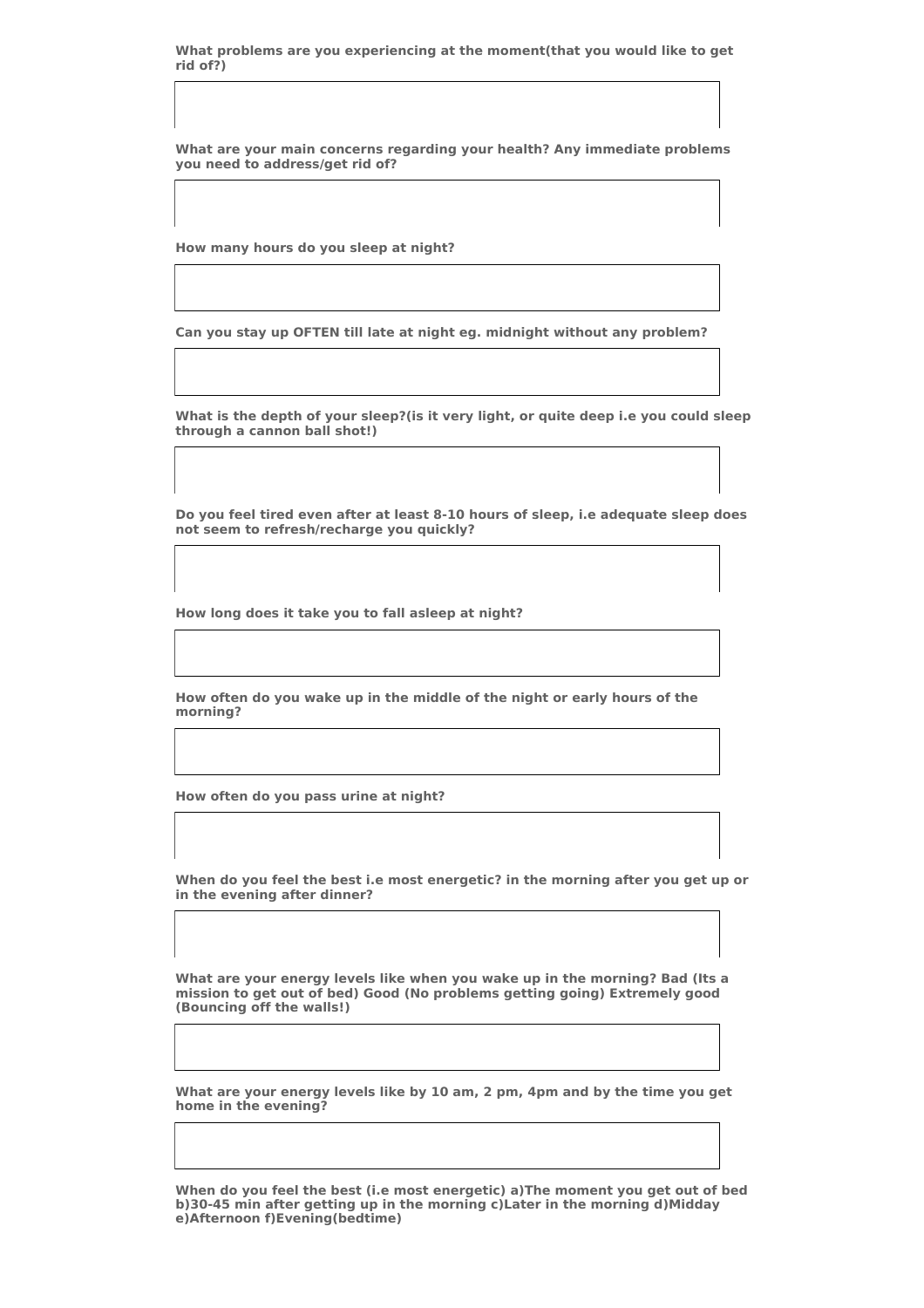**Is your face puffy in the morning?**

**Are your eyes puffy in the morning?**

**Is your skin: a)Normal b)Dry c)Oily?**

**Is your hair often very dry?**

**Are you experiencing hair loss?**

**If Yes in what distribution? eg all over, only in the front, only on the top, only at the back?**

**Describe your pubic and axillary hair. a)Never had any good growth ever (since puberty) b) Have good/normal volume of hair c)Had normal volume of hair but getting less/sparse ie less volume of hair over the last 10 years.**

**Do you feel light headed when standing for long periods of time eg in a bank que?**

**Do you OFTEN feel better lying down (less light headed and more energetic) than standing up?**

**Do you have problems OFTEN with night vision eg driving at night or difficulty seeing in the dark?**

**Are you very sensitive to stress i.e you are easily triggered into stress mode by often minor problems/incidents?**

**Are you able to listen to other peoples problems/complaints without easily becoming sensitive emotionally or do you become very emotional when listening to other peoples problems?**

**how would you describe your stress levels? if high what would you attribute this to?**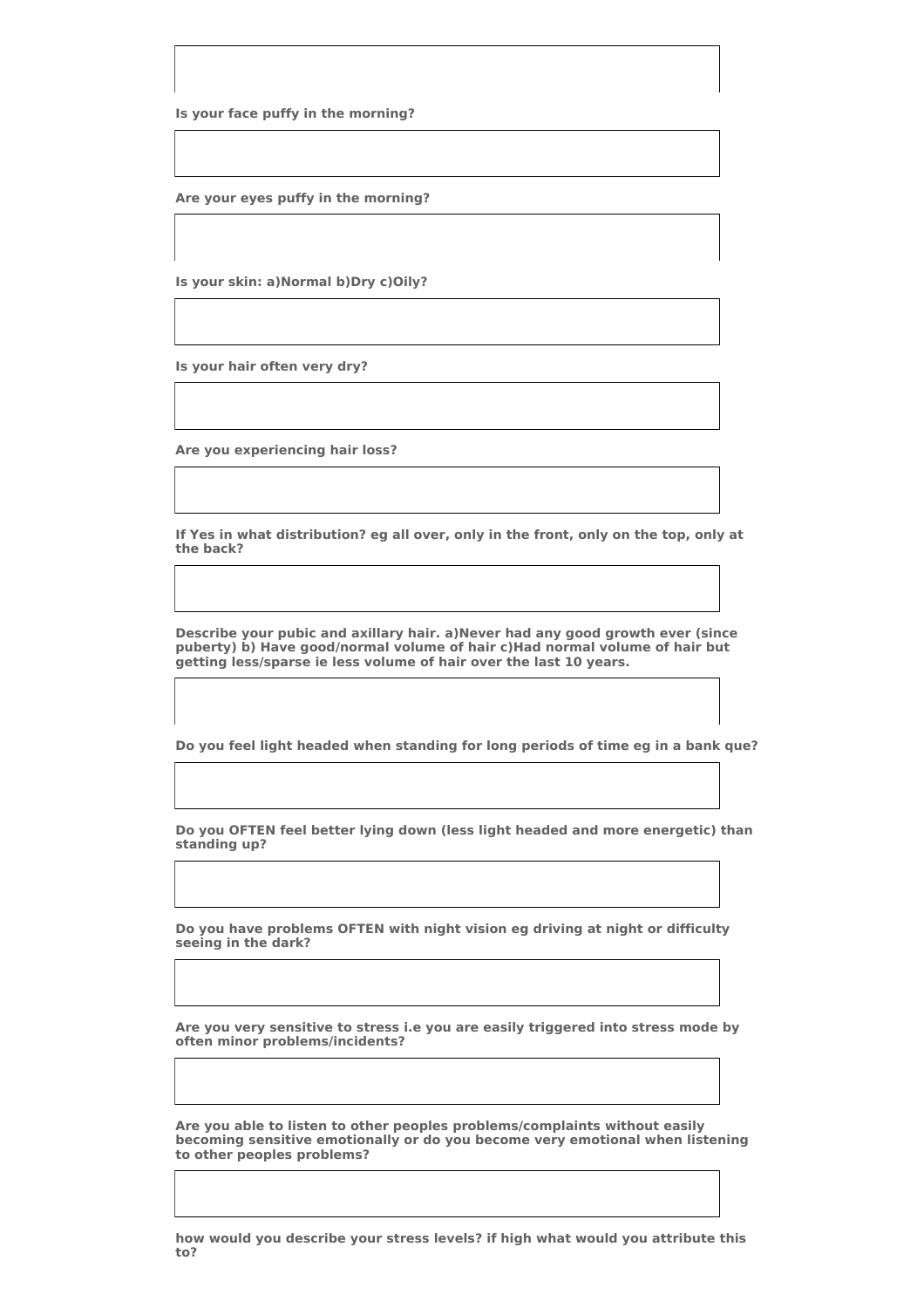**Do you experience paronia fairly often (often suspicious about events, over protective eg over kids)?**

**Do you feel stressed even in the absence of apparent stress factors (i.e you feel stressed even when you have no reason to be stressed?)**

**Do you get very tired after stress or a stressful event or a stressful day?**

**Do you have outbursts of anger (i.e 1 or 2 minutes of excessive anger outburts?)**

**If yes, do you feel fatigued/tired after these outbursts?**

**Are you irritable?**

**What is your libido like?(interest in sex - NOT quality of sex or erections!)**

**Are you happy with your weight/body image? Do you see yourself as being overweight?**

**How often do you exercise? For how long? What type of exercise?**

**How many cigarettes do you smoke per day?**

**How much alcohol do you drink per day/per week?**

**What type of alcohol do you take?**

**How many cups of coffee do you drink per day? Caffeinated or decaf?**

**Can you easily tolerate more than 3 cups of strong caffeinated coffee per day?**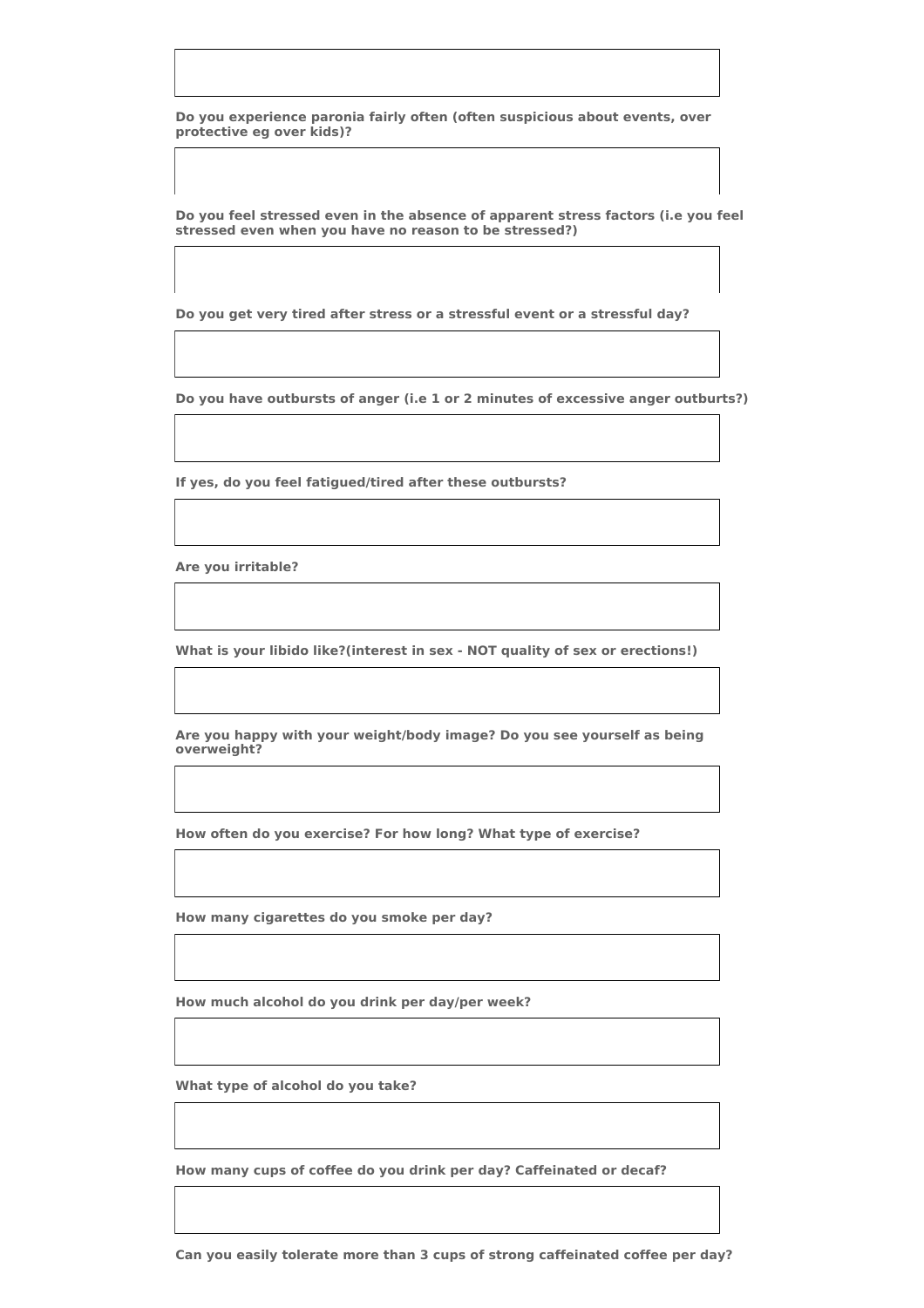**Do you require coffee to keep you active during the day?**

**Do you have any mercury dental fillings? how many?**

**How many meals do you eat per day?**

**Describe what you eat in full detail during these meals as well as in between.**

**Do you crave sugar? How often?**

**Do you get hungry shortly after a meal or often hungry in between meals?**

**If yes what do you eat during these episodes of getting hungry?**

**Do you experience alot of a) bloatedness, b) burping, c) bad breath, d) flatulence (bad wind), e) abdominal cramps?**

**Are you a fast eater?**

**How often do you pass stools?**

**What is the consistency - soft / normal / often very hard / do your stools float?**

**How often do you pass water during the day?**

**If you have a few glasses of water, do you find that your bladder fills up quickly and that you have to urinate shortly after drinking a few glass of water?**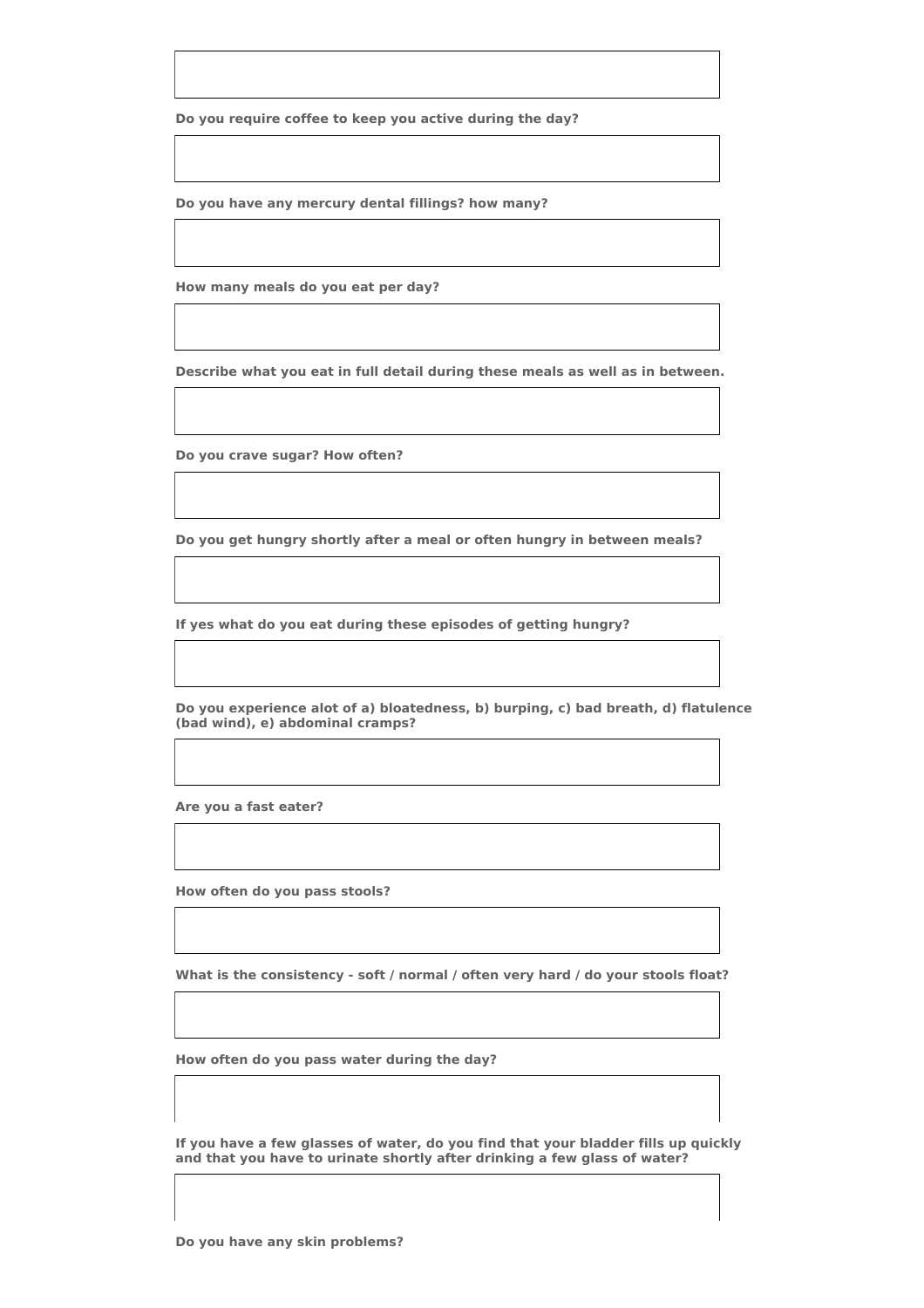## **Females only to answer the following questions.**

**Do you have any children? how many?**

**Have you ever used a contraceptive pill? Which ones?**

**How long were you on each of the above?**

**Have you ever used hormone replacement therapy (pill for menopause?) which ones?**

**How many years have you been on each of the above?**

**Age of onset of menses / age of onset of menopause (if applicable)**

**Do you experience hot flushes? - how often? - how long do they last?**

**Have you had a mamogram(if over 40) - bone density scan?(if over 40)**

**Are your periods regular i.e every 28-32 days?**

**How many days do you bleed?**

**How heavy is the flow? / how many pads do you use per day? / do you bleed with clots? / do you experience swelling of your ankles, hands or fingers?**

**Describe your mood just before and during your period.**

**Do you experience severe swelling of your breasts during or before your period (current or in the past)?**